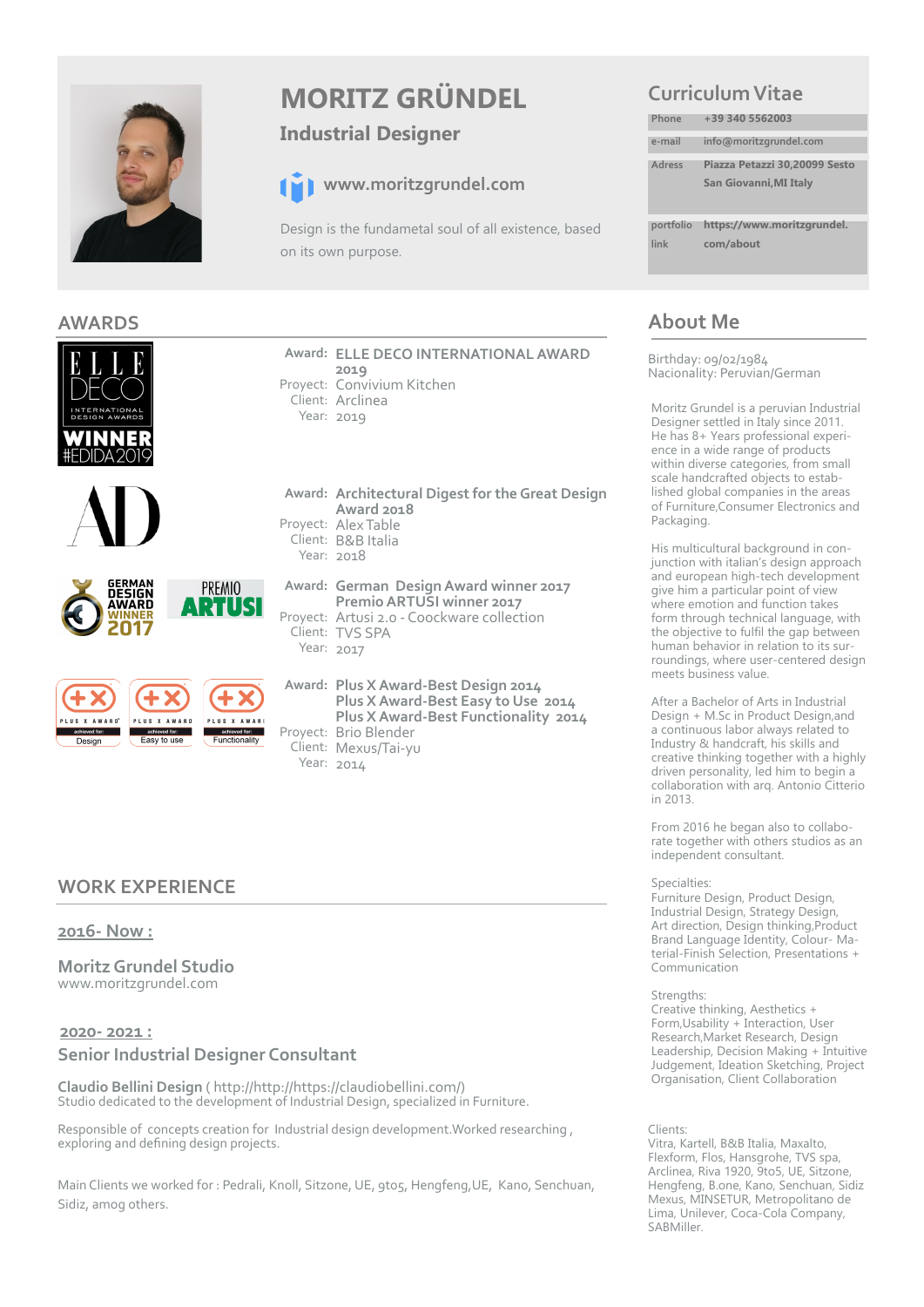#### **2013- 2018 :**

#### **Senior Industrial Designer**

**Antonio Citterio Design** ( http://http://www.antoniocitterioandpartners.it ) Studio dedicated to the development of Architecture, Interiors Design and Industrial Design

Main responsible for concepts creation for Industrial design development.Worked researching , exploring and defining design projects.

- Main Clients we worked for : VItra, Kartell, B&B Italia, Maxalto, Flexform, Flos, Arclinea, Hans- grohe, Technogym, T.V.S. spa., amog others.

- Research and Analysis of trends and opportunities focused on client's portfoglio

- Concept creation, design and development of new products.
- Lead and manage multiple clients projects

# **Senior Industrial Designer Consultant 2017 :**

#### **Studio Metrica**

Studio dedicated to the development of Industrial Design

Responsible for concepts creation for Industrial design development.Worked researching , exploring and defining design projects

# **Art Director Consultant 2016 :**

**In collaboration with Arq. Terry Dwan for RIVA 1920** Company dedicated to furniture.

My work have been consisting in branding and refreshing Riva 1920 Brand, consolidating his image, strengthening their weaknesses and defining a "soul" so we know where we are now, where we need to go and how we will arrive. More clear the message is, easier to communicate / designing and understanding the brand will be.

- Research and comparative Analysis of trends and opportunities focused on client's competitors vs client's products

- Moodboard & Concept creation focusing on the brand and the next collection.

#### **Product Design Consultant 2013 :**

**Red Rooster Studio** (lima, Peru) Agency dedicated in Branding consultancy, product creation and integrated communications.

Was responsible of a design team in creating a new brand Identity for a handmade chocolate. fare trade, made by Peruvian's artisans of Pangoa, Peru.

#### **Industrial Designer 2012 :**

**Habit(s) Studio**(http://www.habits.it/ ) Italian studio dedicated to appliances, lighting, household items and furniture.

Responsible for concepts and products development. Take part in the creation of BRIO. blender design (winner of 3 Xplus AWARD), among others products.

- Research and Analysis of Market , trends and opportunities focused on client's products - Concept creation, design and development of new products focused to European and Asian Markets.

### **LENGUAGES**

| Spanish: | Native |
|----------|--------|
| English: | Fluent |
| Italian: | Fluent |
| German:  | Basic  |

### **SOFTWARE**

| Solidworks                              |  | $\bullet\bullet\bullet\bullet$                                                                                     |  |
|-----------------------------------------|--|--------------------------------------------------------------------------------------------------------------------|--|
| Rhinoceros                              |  | $\bullet\bullet\bullet\bullet\circ$                                                                                |  |
| 3D Studio Max                           |  | $\bullet\bullet\bullet\circ\circ$                                                                                  |  |
| Keyshot                                 |  | $\begin{array}{ccccccccccccccccc} \bullet & \bullet & \bullet & \bullet & \bullet & \bullet & \bullet \end{array}$ |  |
| Autocad                                 |  | $\bullet\bullet\bullet\bullet$                                                                                     |  |
| Ilustrator CS                           |  | $\bullet\bullet\circ\circ\circ$                                                                                    |  |
| Photoshop CS                            |  | $\bullet\bullet\bullet\bullet$                                                                                     |  |
| Autodesk Sketch<br><b>Book Designer</b> |  | $\bullet\bullet\bullet\bullet\circ$                                                                                |  |
| Indesign CS                             |  |                                                                                                                    |  |

# **EDUCATION**

#### **Master in Industrial Design**

Master's Degree From Scuola Politecnica di Design (SPD) and Università di comunicazione e lingue (IULM) - Milano, Italy

#### **Bachelor of Arts in Industrial Design**

Bachelor Degree - Pontificia Univercidad Catolica del Perú (PUCP) - . Lima, Peru.

#### **High school**

Colegio nuestra Señora del Carmen. Lima, Peru.

**Primary school**

Alexander Von Humbold Schule. Lima, Peru

# **EXTRACURRICULAR COURSES**

\*Bionic

\*Ecology, Design and Habitat

\*Fundaments of Electronics applied to Product Design

\*Management and Business